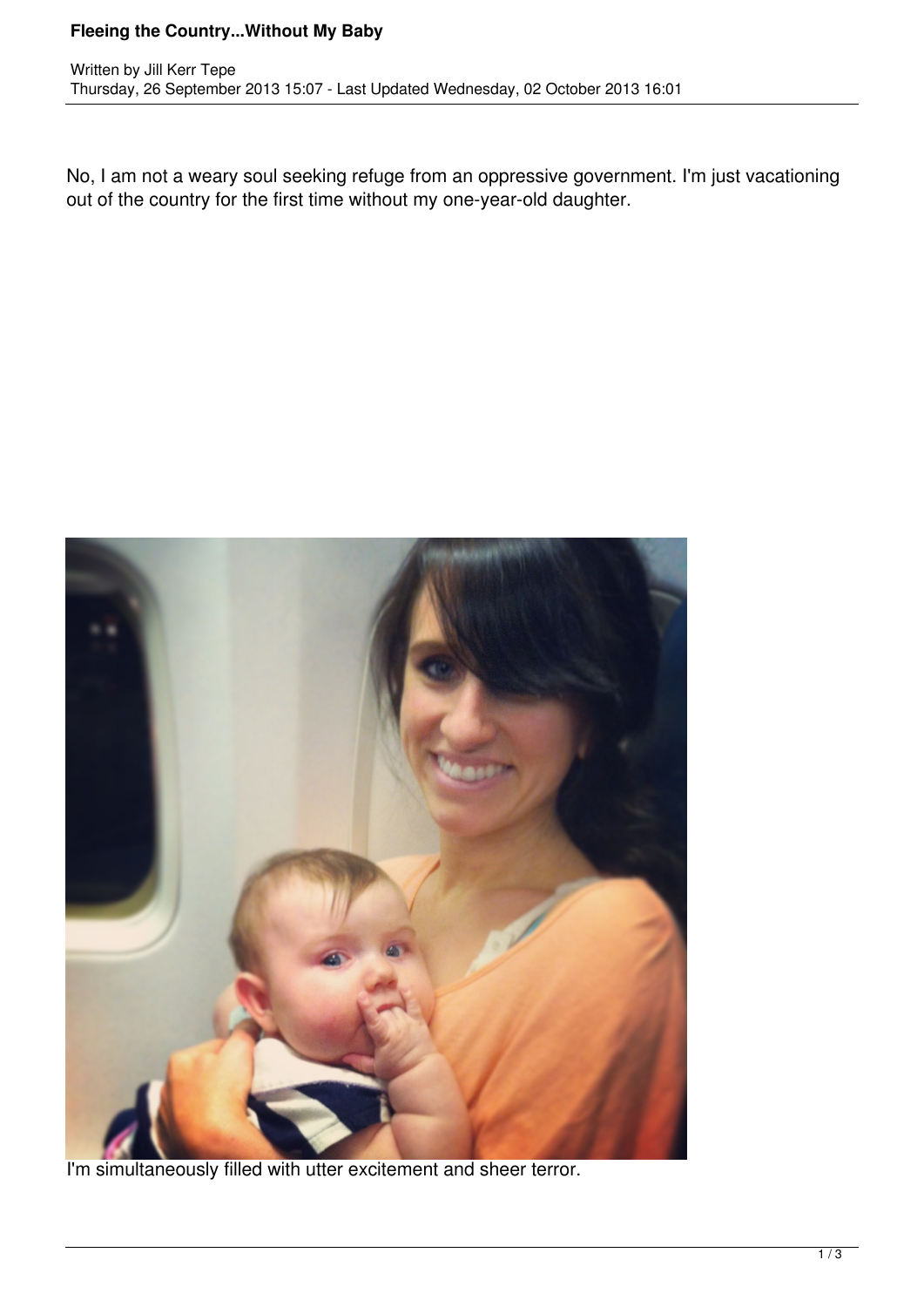## **Fleeing the Country...Without My Baby**

Having a baby has been my most extraordinary adventure to date. My daughter Elinor is the light of my life, and the apple of my husband's eye. But for this travel-lover, my first year as a mother has been an adjustment. Instead of an annual European adventure, I have been content to take Elinor on a few domestic trips. Florida twice to visit family; I went with my sister Jenny to NYC for two days when Elinor was four-months-old; Nick and I did a long weekend alone in Indianapolis when she was eight-months-old. We even tried a six-hour road trip in May to a mountain cabin to meet up with some good friends and their daughters. Elinor does great on these trips, but I confess I had wished to do more with her. I had thoughts of us taking her on a European cruise, or renting a small, affordable villa somewhere in a foreign countryside. Just doing something outside of the good ole U.S. of A.

Reality isn't quite as easy as that. I work for myself, so taking time off to have a baby, and then learning to readjust schedules to care for Elinor at home (with a little assistance from my own mommy) and work during her naptimes has presented its own set of challenges, not the least of which is an income change. Factor that into the equation of moving the week I gave birth into a house we semi-renovated and has needed countless repairs and improvements ever since, our travel fund has been less-than-overflowing. Not to mention, creating my daughter's college fund and obtaining all the gear and clothing required to raise a wee one. We're not hard up for cash, it's just that our home and daughter's future obviously take priority in the disposable income column.